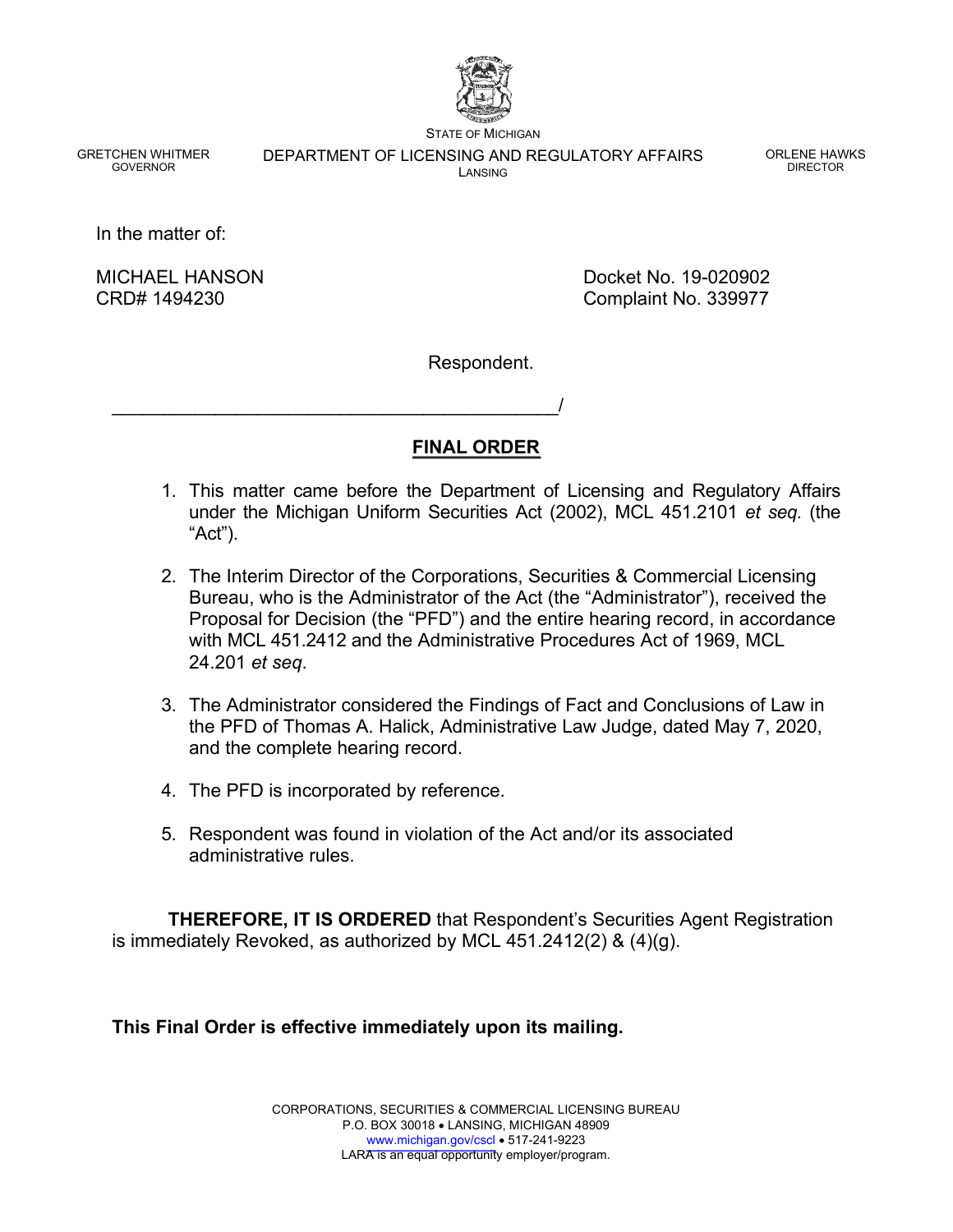Given under my hand at Okemos, Michigan, this 17th day of September 2020.

DEPARTMENT OF LICENSING AND REGULATORY AFFAIRS

By: \_\_\_\_\_\_\_\_\_\_\_\_\_\_\_\_\_\_\_\_\_\_\_\_\_\_\_\_\_\_\_\_\_\_\_\_\_\_\_\_\_\_\_\_\_\_\_\_

Linda Clegg, Administrator and Interim Corporations, Securities & Commercial Licensing Bureau Director

Date mailed: September 17, 2020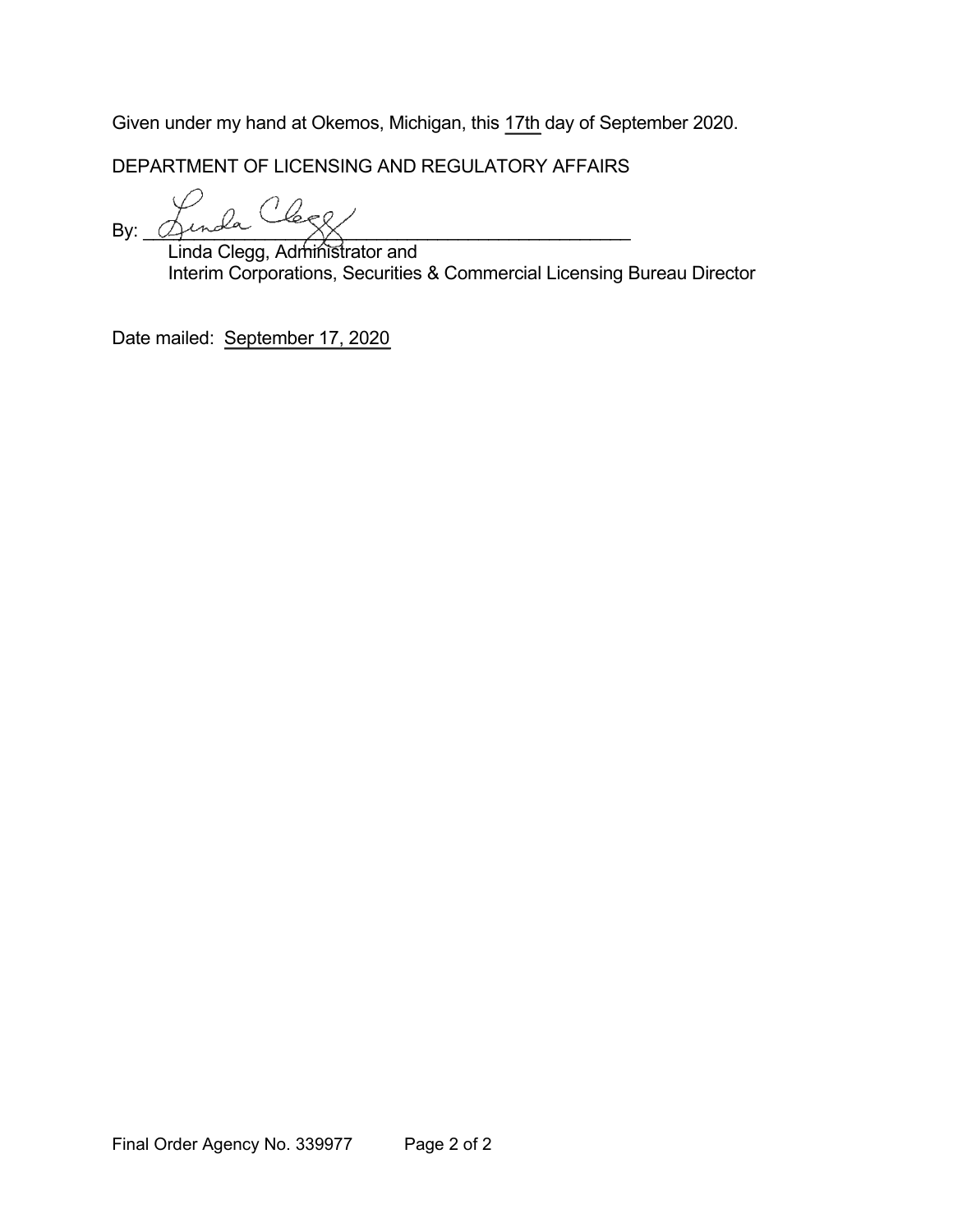# **STATE OF MICHIGAN MICHIGAN OFFICE OF ADMINISTRATIVE HEARINGS AND RULES**

**Corporations, Securities & Commercial Licensing Bureau,** 

---------------~'

**Petitioner** 

**V** 

**Michael Hanson,** 

**Respondent** 

**IN THE MATTER OF: Docket No.: 19-020902** 

**Case No.: 339977** 

**Agency: Corp. Securities Commercial Licensing Bureau** 

**Case Type: Security Division** 

**Filing Type: Appeal** 

**Issued and entered this 7th day of May 2020 by: Thomas A. Halick Administrative Law Judge** 

### **PROPOSAL FOR DECISION**

# **PROCEDURAL HISTORY**

On September 18, 2019, this matter commenced under the Michigan Uniform Securities Act, MCL 451.21010 et seq., 2008 PA 551, as amended (the "Securities Act"). The Corporations, Securities & Commercial Licensing Bureau ("Bureau"), a division of the Department of Licensing and Regulatory Affairs and Petitioner in this matter, then issued to Respondent, Michael Hanson, a Notice of Intent to Revoke, Suspend, Condition, or Limit Securities Agent Registration ("Notice of Intent to Revoke"). The notice alleged that Respondent was in violation of the Securities Act and notified him of the Bureau's intent to commence administrative proceedings against his registration if he did not request an Opportunity to Show Compliance within thirty days.

On October 28, 2019, the Michigan Office of Administrative Hearings and Rules (MOAHR) received Petitioner's request for a hearing to revoke, suspend, condition, or limit Respondent's securities agent registration. On October 29, 2019, MOAHR mailed a Notice of Hearing to Respondent at two addresses supplied by the Bureau. No mail was returned as undeliverable. The hearing was initiated as scheduled, at 9:00 a.m. on November 27, 2019 in Lansing, Michigan.

Administrative Law Judge Thomas A. Halick presided over the hearing. Assistant Attorney General Aaron Levin appeared on behalf of Petitioner. Neither Respondent, nor an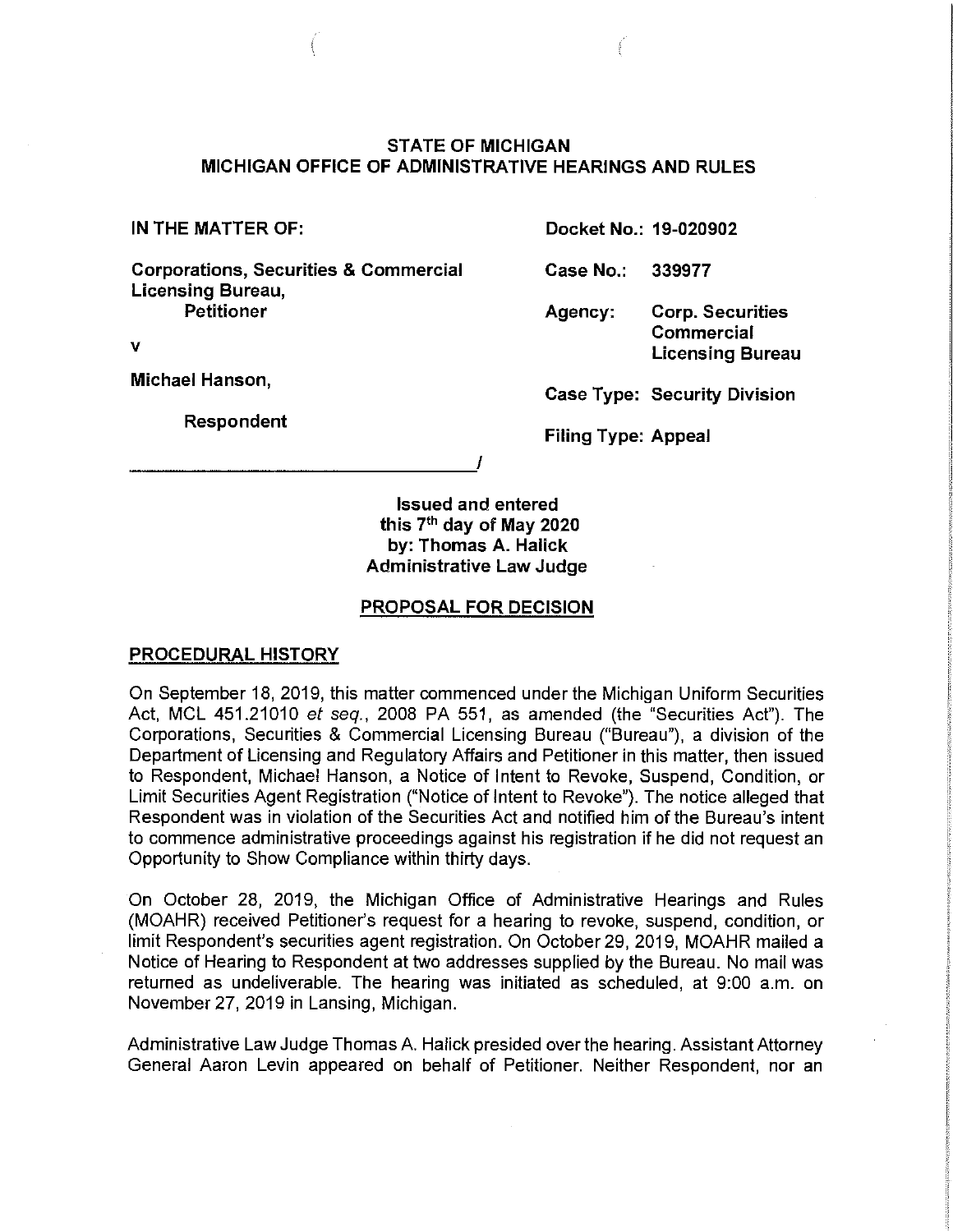attorney or authorized representative appeared at the hearing on Respondent's behalf. Neither party filed a request for adjournment.

After establishing that Respondent had received proper legal notice of the hearing and waiting over twenty-five minutes from the scheduled start time, the Administrative Law Judge conducted the hearing in Respondent's absence, pursuant to Section 72 of the APA, MCL 24.272, 1969 PA 306, as amended, and Rule 134 of the Michigan Administrative Hearing Rules, Mich Admin Code, R 792.10134.

Section 72(1) of the APA provides as follows:

Sec. 72. (1) If a party fails to appear in a contested case after proper service of notice, the agency, if no adjournment is granted, may proceed with the hearing and make its decision in the absence of the party. MCL 24.272(1).

Rule 134 of the Michigan Administrative Hearing Rules provides as follows:

Rule 134. (1) If a party fails to attend or participate in a scheduled proceeding after a properly served notice, the administrative law judge may conduct the proceedings without participation of the absent party. The administrative law judge may issue a default order or other dispositive order which shall state the grounds for the order. Rule 792.10134.

The Administrative Law Judge found Respondent in default, under Rule 134 and Section 78(2) of the Administrative Procedures Act (APA), MCL 24.278, 1969 PA 306, as amended. Section 78(2) of the APA provides as follows:

Sec. 78. (2) Except as otherwise provided by law, disposition may be made of a contested case by stipulation, agreed settlement, consent order, waiver, default or other method agreed upon by the parties. MCL 24.278(2). (Emphasis added).

On November 21, 2019, Respondent

As a result of Respondent's default, the factual and legal allegations contained in Petitioner's Notice were deemed as true and proven. Petitioner also presented one witness in support of the allegations. Stephen Scott, a regulation officer for the Bureau. Petitioner offered the following exhibits, which were admitted into evidence:

Exhibit A: Respondent's undated Central Registration Depository ("CRD") disclosure, listing Respondent's residential address and Respondent's business address.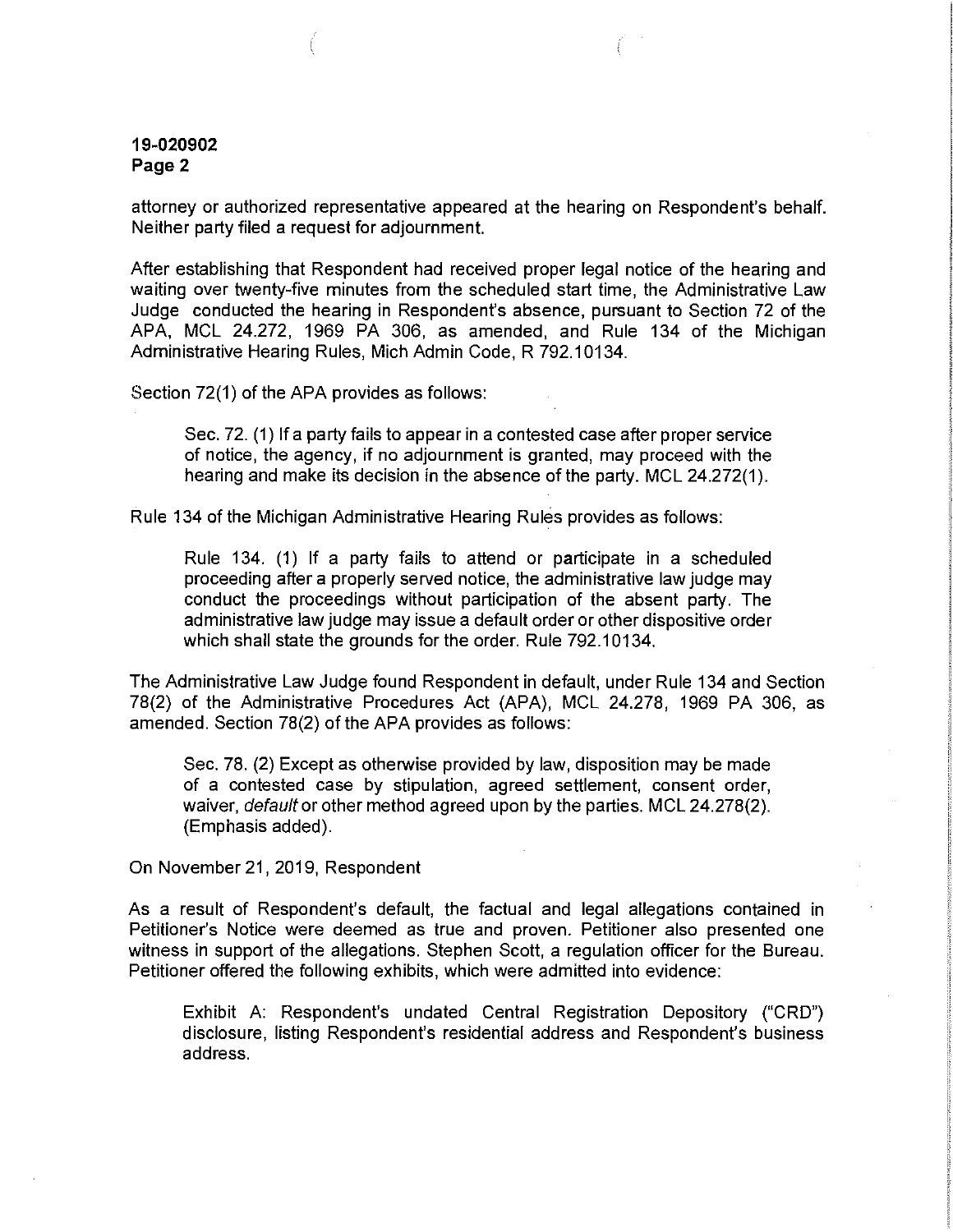Exhibit B: Petitioner's Proof of Service that the Notice of Intent to Revoke, Suspend, Condition, or Limit Securities Agent Registration was sent to both Respondent's residential address and Respondent's employment address, attached to a copy of the notice itself, and a copy of a signed return receipt.

Petitioner recommended that a sanction should be imposed on Respondent and that revocation of Respondent's license would be an appropriate sanction. The record was closed at the conclusion of the hearing.

#### **ISSUES AND APPLICABLE LAW**

Petitioner seeks to revoke Respondent's securities agent registration.

The Bureau, a division of the Department of licensing and Regulatory Affairs, may revoke Respondent's securities agent registration pursuant to Section 412(2) of the Securities Act:

Sec. 412.

• • •

(2) If the administrator<sup>[1]</sup> finds that the order is in the public interest and subsection (4) authorizes the action, an order under this act may revoke, suspend, condition, or limit the registration of a registrant ....

MCL 451.2412(2).

The issue presented in this matter is whether Respondent has met a condition under Subsection (4), thereby authorizing the Bureau to revoke his registration. The Notice of Intent to Revoke alleges that Respondent is insolvent, as set forth in Subsection  $(4)(g)$ :

Sec. 412.

• • \*

(4) A person may be disciplined under subsection (1) to (3) if any of the following apply to the person:

<sup>1</sup> The authority of the "administrator," as defined in Section 102 of the Securities Act, MCL 451.2102(a}, was transferred to the Department of Licensing and Regulatory Affairs by Executive Reorganization Order No. 2012-6. MCL 445.2034.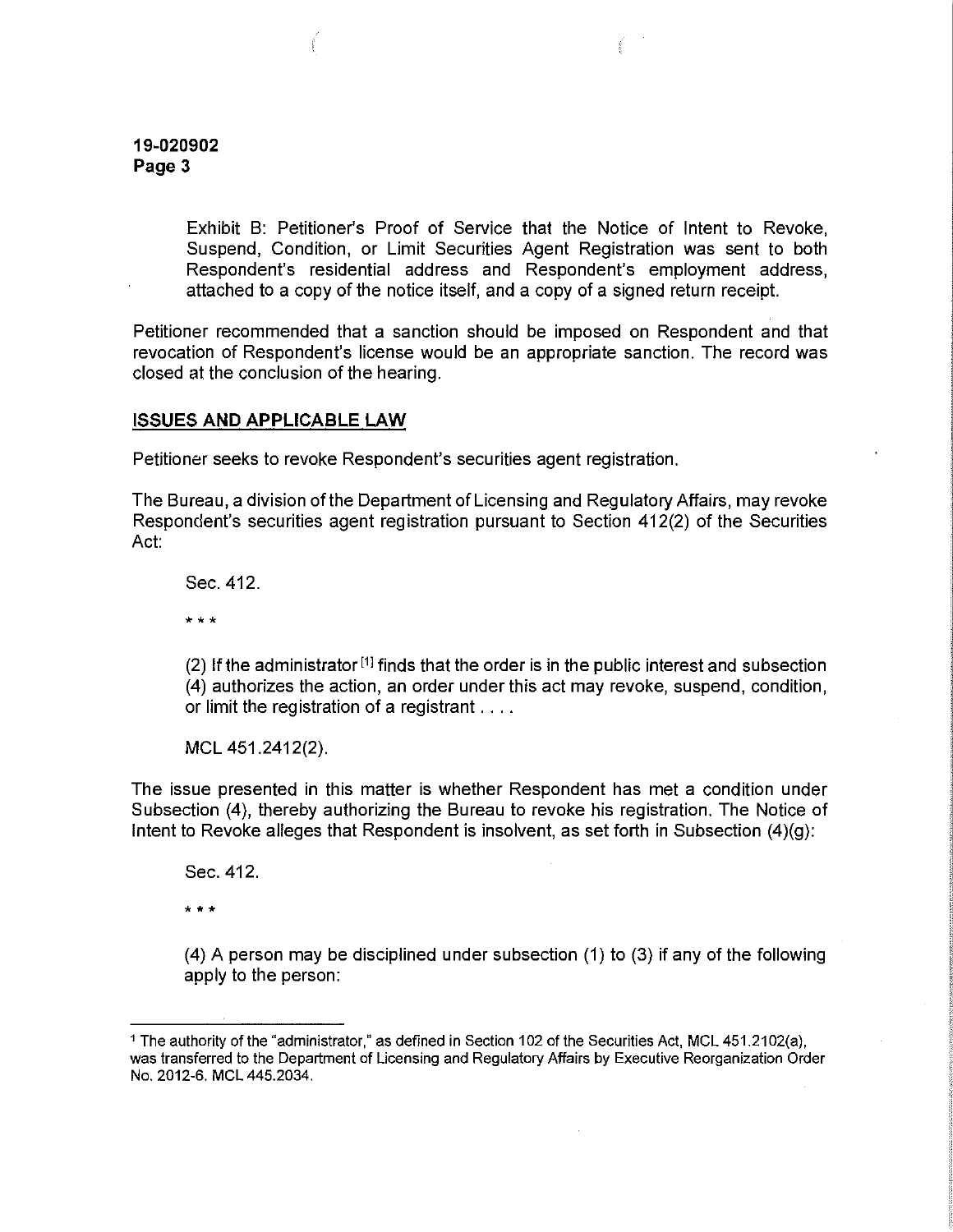\* \* \*

(g) The person is insolvent, either because the person's liabilities exceed the person's assets or because the person cannot meet the person's obligations as they mature. The administrator shall not enter an order against an applicant or registrant under this subdivision without a finding of insolvency as to the applicant or registrant.

MCL 451.2412(4).

The Bureau may not order a revocation under Section 412 unless, after Respondent has been given appropriate notice and an opportunity for hearing, findings of fact and conclusions of law have been made on the record pursuant to the APA. See MCL 451.2412(7).

#### **WITNESS TESTIMONY**

Petitioner offered the testimony of Stephen Scott, whom it has employed as a regulation officer for a little over three years. Mr. Scott testified that the Financial Industry Regulatory Authority (FINRA), a self-regulating authority for broker dealers and agents, maintains information about securities professionals in its depository (the Central Registration Database, or CRD) for the benefit of investment advisors and their representatives. According to Mr. Scott, securities professionals register with FINRA and are required to make certain disclosures to FINRA, which appear in the CRD. The witness explained that the Bureau regularly "sweeps" the CRD for new disclosures about registrants in Michigan and, for certain types of disclosures, assigns a regulation officer to further investigate. Mr. Scott testified that he was assigned to investigate Respondent's disclosure after one of the Bureau's monthly sweeps flagged an outstanding civil judgment against Respondent.

Mr. Scott testified that he attempted to contact Respondent in order to obtain more information, including a statement about the circumstances of the judgment and a balance sheet that would indicate the status of Respondent's finances. Mr. Scott indicated that he attempted to reach Respondent multiple times by email, phone, and letter through both Respondent's personal and his employment contact information, and that he believed those contacts were the same addresses later used by the Bureau to mail the Notice of Intent to Revoke. Sometime around June 2019, Mr. Scott testified, he was able to reach Respondent over the phone and this conversation was the only communication he had from Respondent. According to the witness, Respondent expressed awareness of the Bureau's attempts to reach him and of the nature of the information that the Bureau sought. Respondent was avoiding the correspondence because his financial situation "wasn't pretty," as the witness recalled. Although Respondent agreed to send a balance sheet to the Bureau, the information never came. Consequently, Mr. Scott concluded that,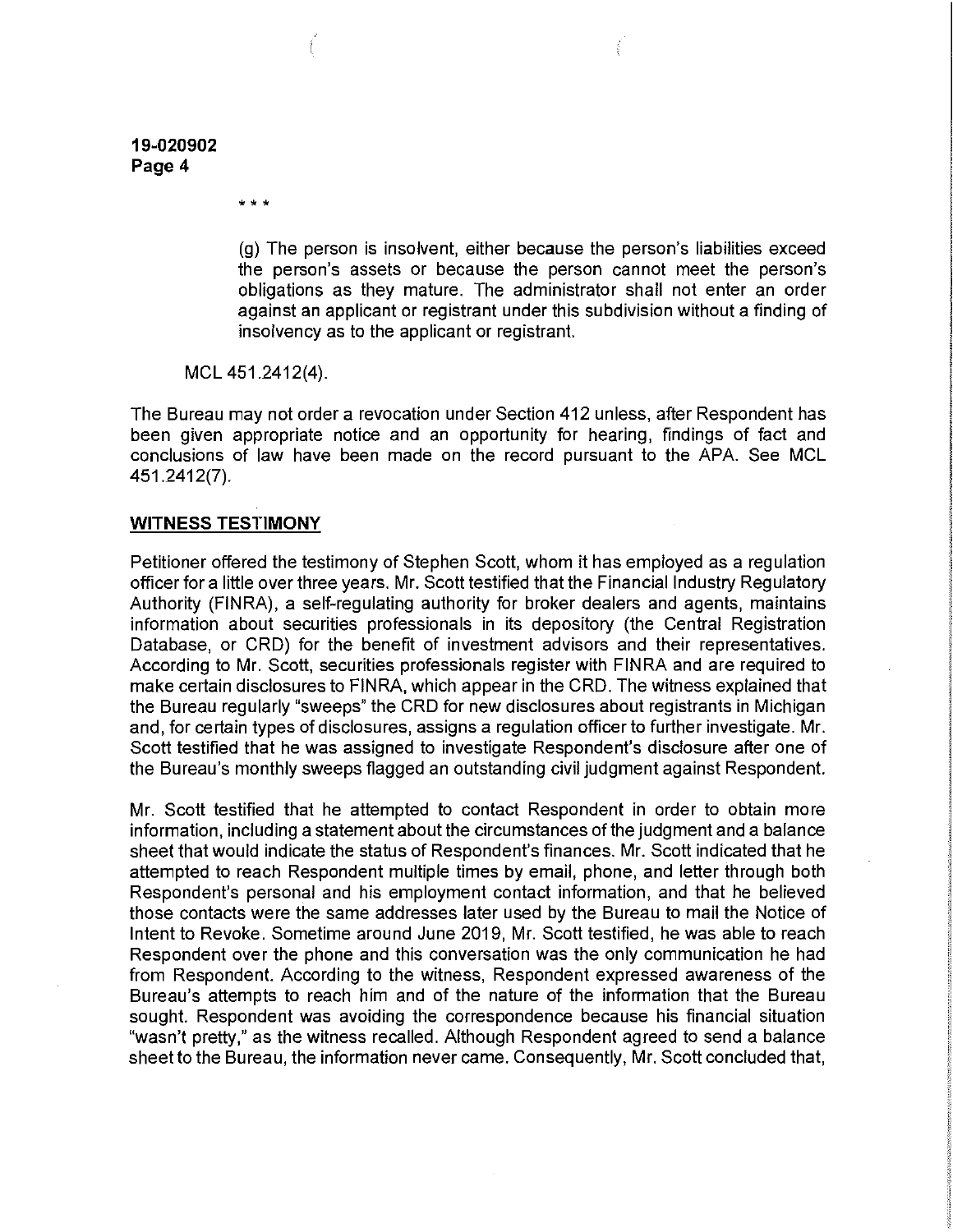as a result of Respondent's failure to follow-up, the contents of Respondent's conversation with him, and the presence of the outstanding judgment on Respondent's CRD record, Respondent was unable to pay his obligations as they matured. Moreover, Mr. Scott testified that he interpreted Respondent's statement during their phone call as an admission of insolvency.

### **FINDINGS OF FACT**

Based on the entire record in this matter, including Respondent's default, the following findings of fact are established:

- 1. Michael Hanson (CRD #1494230, "Respondent") is an individual who resides in the State of California. Respondent is presently registered in Michigan as a securities agent through Allstate Financial Services, LLC ("Allstate," CRD #18272), a Michigan-registered broker-dealer.
- 2. The Corporations, Securities & Commercial Licensing Bureau (the "Bureau"), within the Michigan Department of Licensing and Regulatory Affairs, began an investigation of Respondent's activities in the securities industry after a routine review of disclosures on the Central Registration Depository (CRD) revealed that Respondent was the subject of a lien or civil judgment.
- 3. The Bureau made multiple attempts to contact Respondent at his personal and business addresses and those addresses were valid addresses for reaching Respondent.
- 4. The Bureau requested that Respondent provide a balance sheet detailing his solvency or lack thereof. Respondent and Allstate have failed to provide a balance sheet as of the date of this Order. However, based on the fact that Respondent is the subject of a civil judgment, there is adequate evidence to find that he is unable to pay his obligations as they mature and that he therefore is insolvent.

# **CONCLUSIONS OF LAW**

Respondent was properly served notice by mail at two addresses and he acknowledged to Petitioner's witness his receipt of the notices and requests for information. Under Section 78(2) of the APA, MCL 24.278(2) and Rule 134(1) of the Administrative Hearing Rules, R 792.10134(1), Respondent's failure to attend the scheduled hearing after being properly served notice allows for disposition based on default. When a party defaults, all well-pleaded facts are taken as true. Under Section 72 of the APA, there is no requirement to provide a full evidentiary hearing when all the alleged facts are taken as true. Smith v Lansing School District, 428 Mich 248; 406 N.W.2d 825 (1987).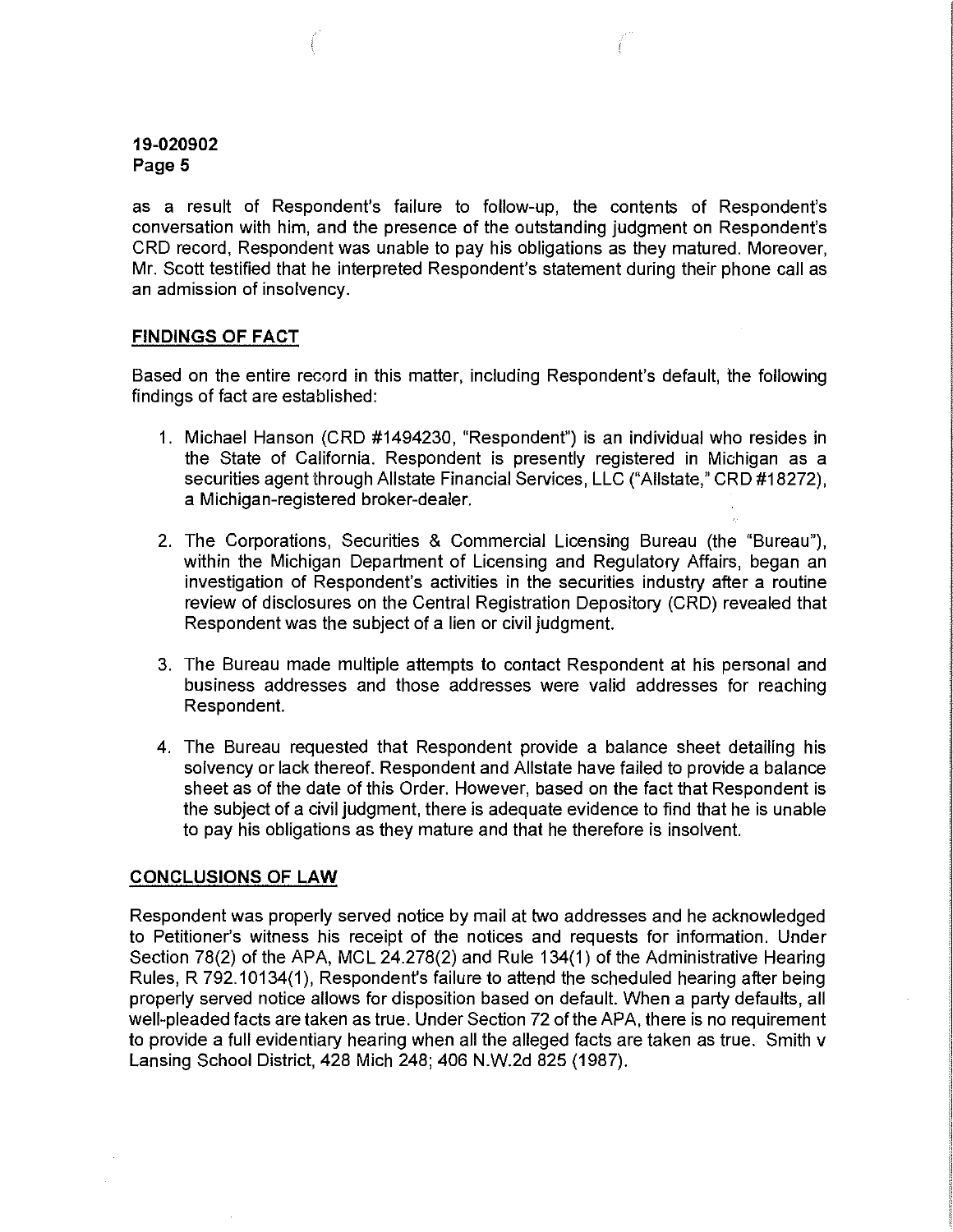Petitioner, the Bureau, has the burden of proving the allegations in the formal complaint by a preponderance of the evidence. Rule 806, Mich Admin Code 792.10806. Based upon the facts established through Respondent's default and the facts established by Petitioner on the record, Petitioner has proven the following by a preponderance of the evidence:

- 1. Respondent is insolvent because he cannot meet his obligations as they mature, as outlined under section  $412(4)(g)$  of the Securities Act, MCL  $451.2412(4)(g)$ , 2008 PA 551, as amended.
- 2. Because Respondent cannot meet his obligations as they mature and because Respondent has apparently decided to not provide the Bureau with a balance sheet or further explanation of his outstanding obligations, Revocation of Respondent's securities agent registration is in the public interest. MCL 451.2412(2).
- 3. An order imposing sanctions against Respondent's securities agent registration to be determined by the Bureau, as authorized under section 412(2) of the Securities Act. MCL 451.2412(2)

### **PROPOSED DECISION AND RECOMMENDED SANCTIONS**

This ALJ concurs in the assessment of the Department of Licensing and Regulatory Affairs (the "Department") that sanctions against Respondent's registration are appropriate, based on the facts established in the record. It is the proposed decision of the ALJ that the Administrator, the Department, issue an appropriate Final Order upholding the Notice of Intent to Revoke Securities Agent Registration.

 $7141$ 

**Thomas A. Halick Administrative Law Judge** 

#### **EXCEPTIONS**

The parties may file Exceptions to this Proposal for Decision within twenty-one (21) days after it is issued and entered. An opposing party may file a response within fourteen (14) days after initial Exceptions are filed. All Exceptions and Responses to Exceptions must be filed with the Michigan Office of Administrative Hearings and Rules, MOAHR-GA@michigan.gov, and served on all parties to the proceeding.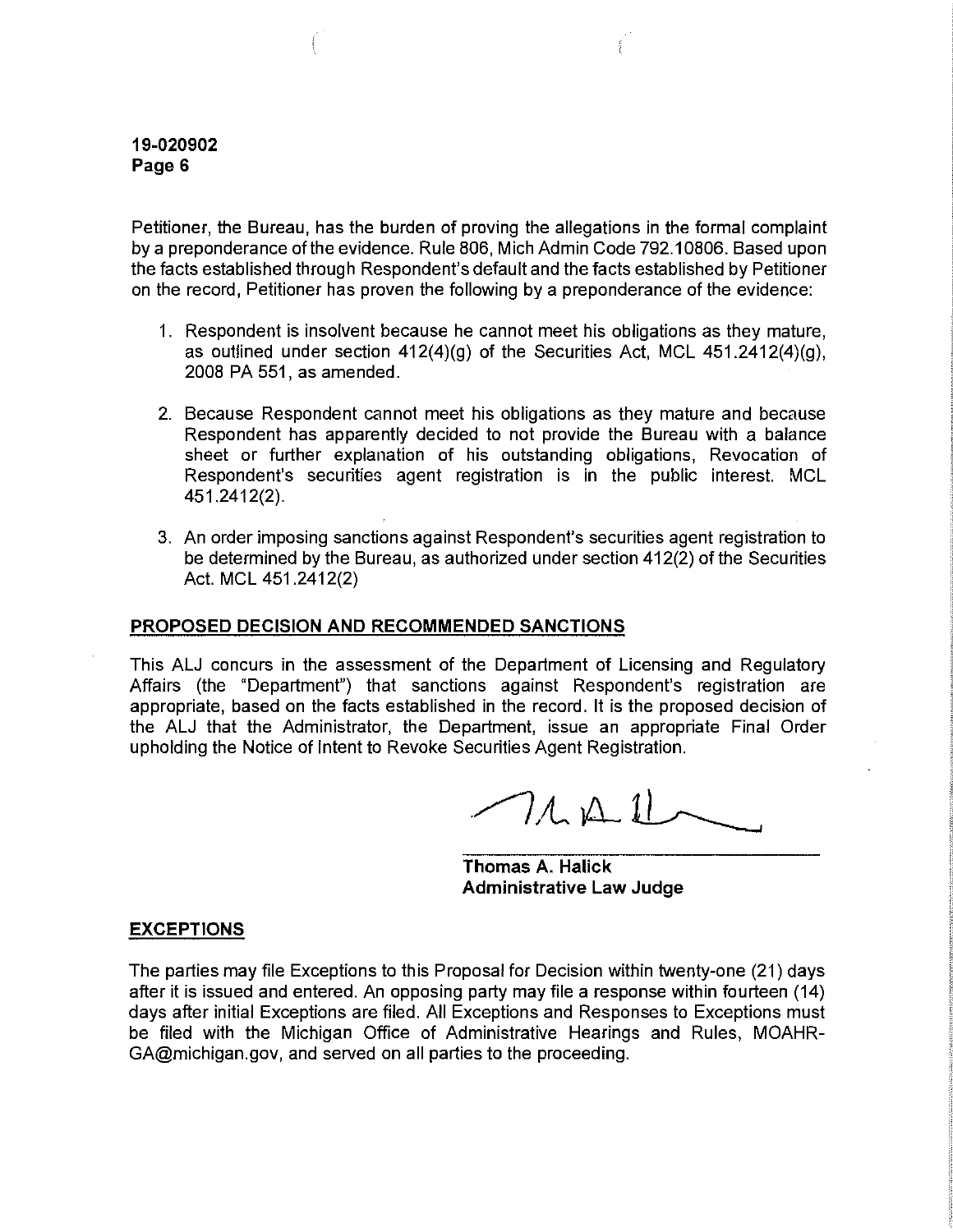#### **PROOF OF SERVICE**

I certify that I served a copy of the foregoing document upon all parties and/or attorneys, to their last-known addresses in the manner specified below, this 7<sup>th</sup> day of May 2020.

 $X \bigwedge \text{aff} \rightarrow$ 

R. Taylor **Michigan Office of Administrative Hearings and Rules** 

**Via Electronic Mail**  Aaron W. Levin Assistant Attorney General Corporate Oversight Division **LevinA@michigan.gov** 

Kim Breitmeyer Corporations, Securities & Commercial Licensing Bureau, Regulatory Compliance **breitmeyerk@michigan.gov** 

#### **Via First Class Mail**

Michael Hanson Allstate Financial Services LLC 10207 Rosecrans Ave Bellflower, CA 90706

Michael Hanson Allstate Financial Services LLC 13003 La Mancha St La Mirada, CA 90706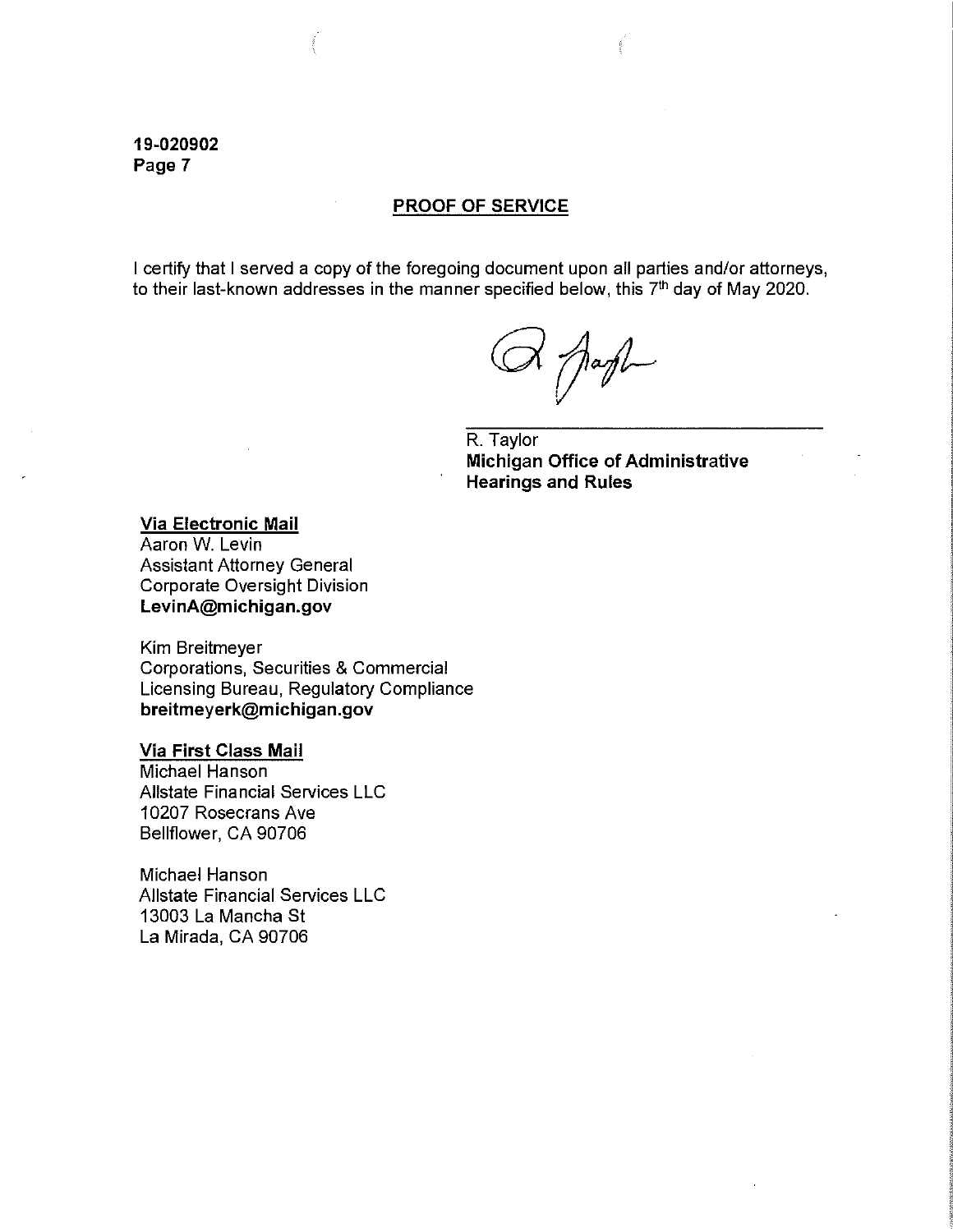# **STATE OF MICHIGAN DEPARTMENT OF LICENSING AND REGULATORY AFFAIRS CORPORATIONS, SECURITIES & COMMERCIAL LICENSING BUREAU**

In the matter of:

Agency No. 339977

MICHAEL HANSON CRD# 1494230

Respondent.

Respondent. This  $\overline{\begin{array}{c} \mathcal{S} \rightarrow \mathbb{R} \\ \mathcal{S} \end{array}}$  lssued and entered<br>This  $\overline{\begin{array}{c} \mathcal{S} \rightarrow \mathbb{R} \\ \mathcal{S} \end{array}}$  (2019)

# **NOTICE OF INTENT TO REVOKE, SUSPEND, CONDITION, OR LIMIT SECURITIES AGENT REGISTRATION**

#### **I. RELEVANT FACTS AND APPLICABLE LAW.**

Relevant information and statutory provisions, under the Michigan Uniform Securities Act (2002), 2008 PA 551, as amended, MCL 451.2101 *et seq* (the "Securities Act"):

- 1. Michael Hanson (CRD#1494230, "Respondent") is an individual who resides in the State of California. Respondent is presently registered in Michigan as a securities agent through Allstate Financial Services, LLC ("Allstate", CRD#l8272), a Michiganregistered broker-dealer.
- 2. The Corporations, Securities & Commercial Licensing Bureau ("the Bureau") within the Michigan Department of Licensing and Regulatory Affairs began an investigation of Respondent's activities in the securities industry after a routine review of disclosures on the Central Registration Depository ("CRD") revealed that Respondent was the subject of a lien or civil judgment.
- 3. The Bureau requested that Respondent provide a balance sheet detailing his solvency or lack thereof. Respondent and Allstate have failed to provide a balance sheet as of the date of this Order. However, based on the fact that Respondent is the subject of a civil judgment, there is adequate evidence to find that he is unable to pay his obligations as they mature. The Director of the Bureau, who is the Administrator of the Securities Act ("Administrator"), finds that Respondent cannot pay obligations as they mature, and is therefore insolvent.
- 4. The Administrator has reviewed materials regarding Respondent's financial condition as it relates to his registration as an agent under the Securities Act. The Administrator has determined that it is authorized, appropriate, and in the public interest to revoke, suspend, condition, or limit Respondent's securities agent registration.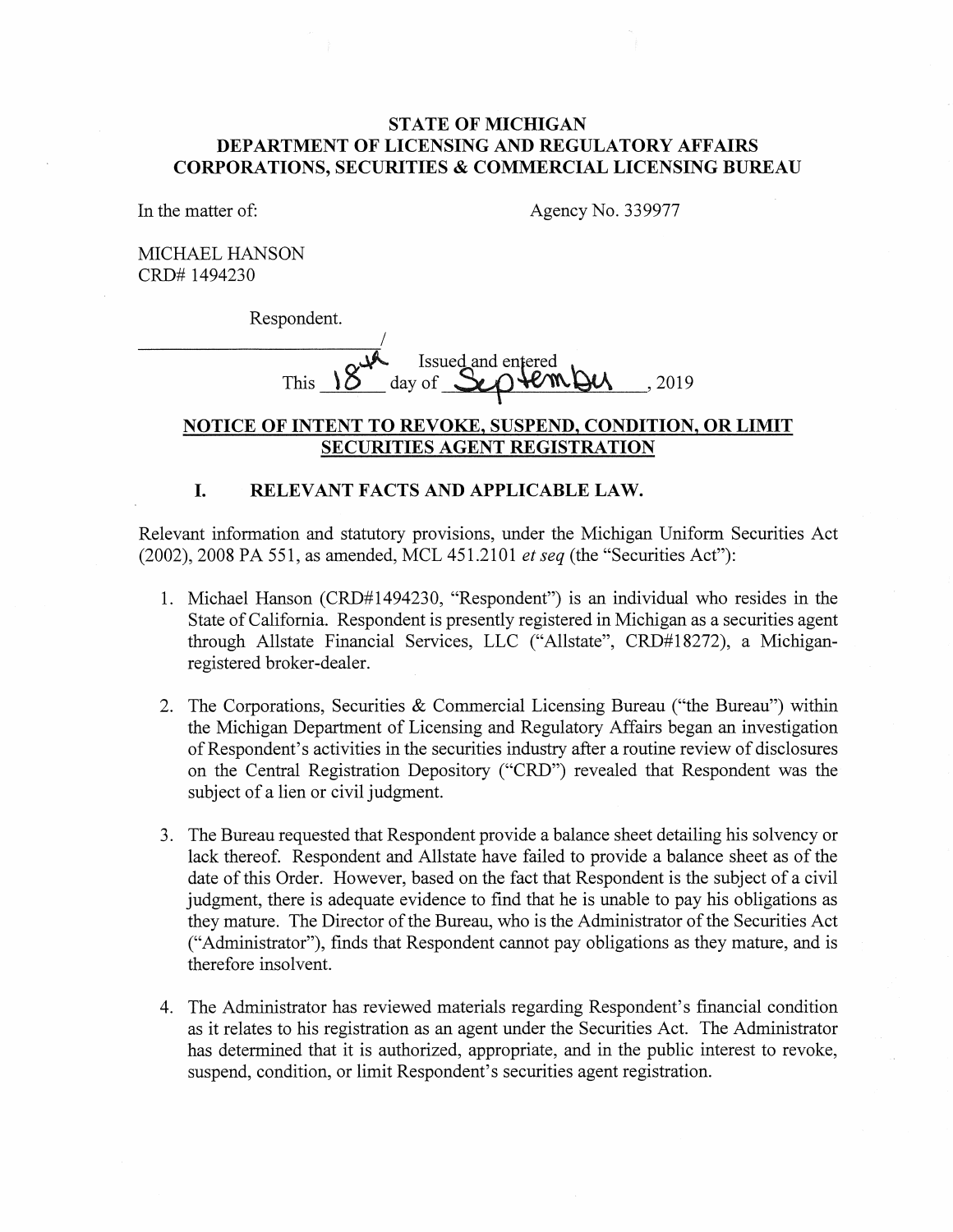5. Section 412(2) of the Securities Act, MCL 451.2412(2), states in relevant part:

If the administrator finds that the order is in the public interest and subsection  $(4)$ authorizes the action, an order under this act may revoke, suspend, condition, or limit the registration of a registrant and if the registrant is a broker-dealer or investment adviser, of a partner, officer, director, or a person having a similar status or performing similar functions, or a person directly or indirectly in control of the broker-dealer or investment adviser...

6. Section 412(4) of the Securities Act, MCL 451.2412(4) states in relevant part:

(4) A person may be disciplined under subsections (1) to (3) if any of the following apply to the person:

\*\*\*

(g) The person is insolvent, either because the person's liabilities exceed the person's assets or because the person cannot meet the person's obligations as they mature. The administrator shall not enter an order against an applicant or registrant under this subdivision without a finding of insolvency as to the applicant or registrant...

7. Section 412(7) of the Securities Act, MCL 451.2412(7), states:

(7) Except under subsection (6), an order shall not be issued under this section unless all of the following have occurred:

- (a) Appropriate notice has been given to the applicant or registrant.
- (b) Opportunity for hearing has been given to the applicant or registrant.
- ( c) Findings of fact and conclusions of law have been made on the record pursuant to the administrative procedures act of 1969, 1969 PA 306, MCL 24.201 to 24.328.
- 8. The Administrator may revoke, suspend, condition, or limit Respondent's securities agent registration pursuant to section 412(2) of the Securities Act, MCL 451.2412(2), because it is in the public interest, and because Respondent is insolvent, giving the Administrator cause to issue an order under sections  $412(2)$  and  $412(4)(g)$  of the Securities Act, MCL 451.2412(2) and MCL 451.2412(4)(g).